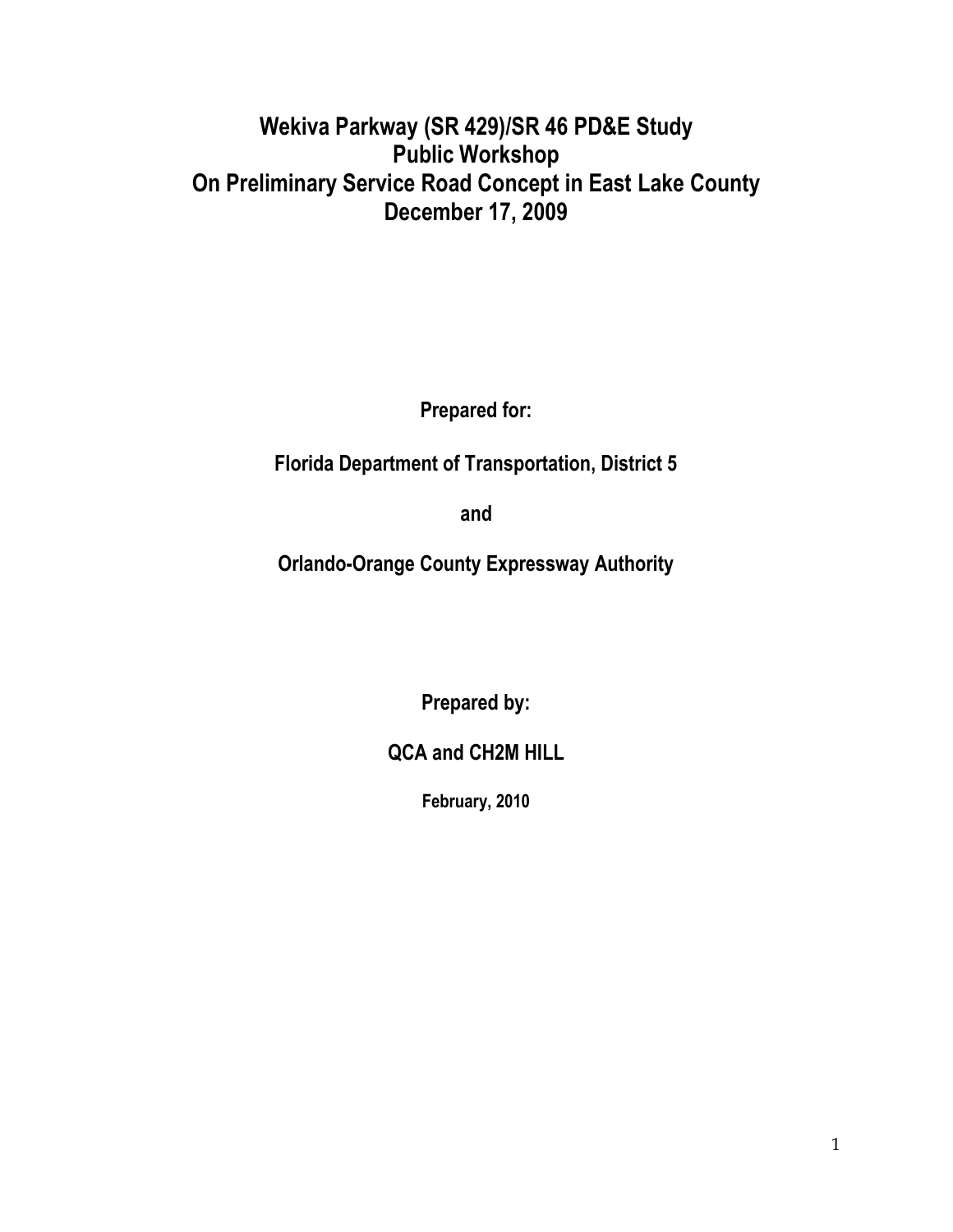# **Wekiva Parkway Project Development and Environment Study Summary of Public Workshop in East Lake County on Preliminary Service Road Concept**

# **TABLE OF CONTENTS**

| 1.0 |   |
|-----|---|
| 2.0 | 5 |
| 3.0 | 5 |
|     |   |
| 5.0 |   |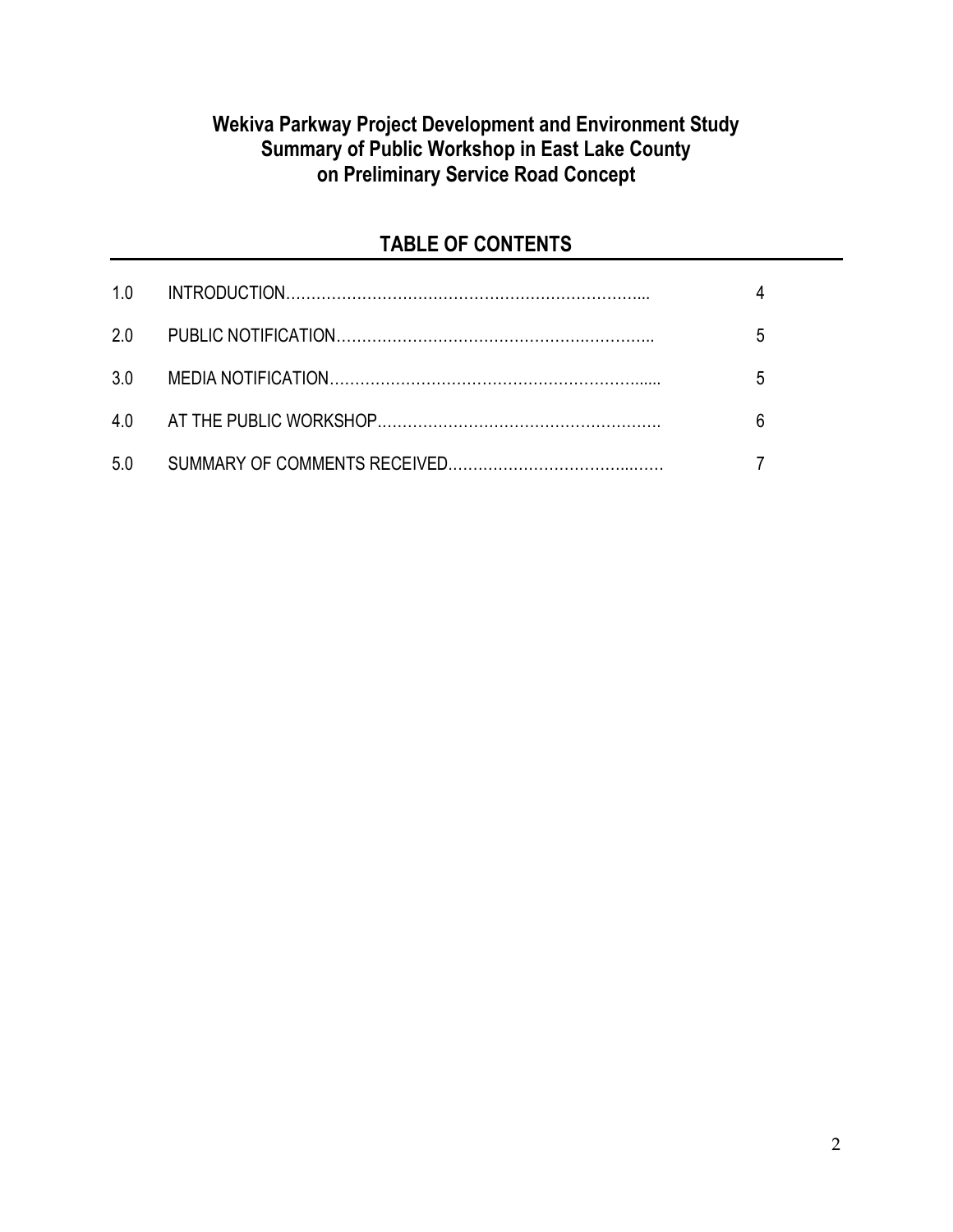### **Wekiva Parkway (SR 429)/SR 46 Realignment Project Development and Environment Study Summary of Public Workshop in East Lake County on Preliminary Service Road Concept**

### **LIST OF TABLES**

# **LIST OF FIGURES**

Figure 1 Comment Summary from the Public Workshop..……..………………..….…………… 8

# **LIST OF APPENDICES**

- APPENDIX A: Examples of Public Workshop Invitations
- APPENDIX B: Media Notification
- APPENDIX C: Sign-in Sheets
- APPENDIX D: Workshop Handouts
- APPENDIX E: Display Boards
- APPENDIX F: Copies of the Completed Comment Cards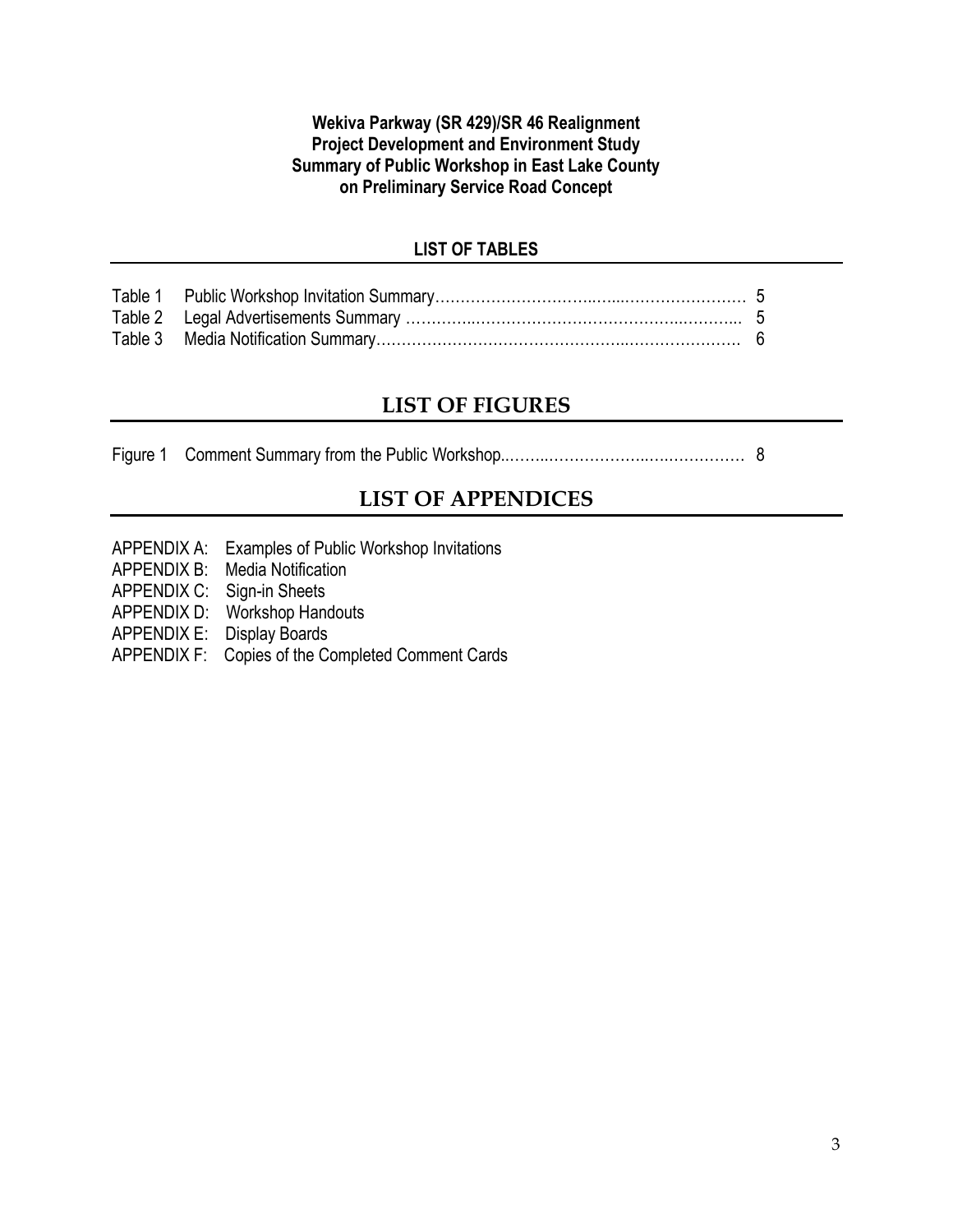# **1.0 INTRODUCTION**

This document summarizes the activities associated with the Wekiva Parkway (SR 429)/SR 46 Realignment Public Workshop in East Lake County for the review and discussion of the proposed Service Road Concept. The public workshop was sponsored by the Florida Department of Transportation (FDOT) District 5 with the participation of the Orlando-Orange County Expressway Authority (Expressway Authority). The public workshop was held from 5 p.m. to 8 p.m. on the date and at the location identified below.

### **Meeting Date and Location:**

East Lake County Service Road Concept Public Workshop December 17, 2009 Sorrento Christian Center 32441 County Road 437 Sorrento, FL 32776

The public workshop was conducted to afford local residents, property owners, business owners, government officials, media and other interested parties the opportunity to review and express their views concerning the preliminary service road concept as part of the proposed Wekiva Parkway (SR 429)/SR 46 Realignment project and have any questions answered by the project team. The service road concept was developed by FDOT, District 5 and the Expressway Authority in response to requests from area residents and elected officials to provide a non-tolled alternative to the Wekiva Parkway for local trips. The 2-lane service road (1 lane each way) starts on existing SR 46 west of the proposed Wekiva Parkway interchange in the Neighborhood Lakes area and extends eastward for more than 5 miles across the Wekiva River into Seminole County. A substantial portion of the service road concept is located within the previously identified 300 foot-wide Wekiva Parkway right-of-way. The estimated additional cost to provide the service road and the required wildlife bridges is about \$96 million. Handouts with information on the Wekiva Parkway (SR 429)/SR 46 Realignment project and the Preliminary Service Road Concept in East Lake County and Comment Cards were provided to the attendees.

## **Project Team Attendees:**

Representatives from FDOT, District 5, the Expressway Authority, PBSJ, CH2M HILL, QCA and HNTB were available to answer questions and respond to the public's comments and concerns. The project team representatives who attended the meetings included:

- Orlando-Orange County Expressway Authority Mike Snyder, P.E., Joe Berenis, P.E., Lindsay Hodges, Michelle Maikisch
- Florida Department of Transportation FDOT Secretary Stephanie Kopelousos, FDOT, District 5 Secretary Noranne Downs, P.E., Brian Stanger, P.E., George Lovett, Steve Olson, Lorena Valencia, Carol Brannon, Michael Dollery
- CH2M HILL Mark Callahan, P.E., Dave Lewis, Kathleen Jorza, Sunserea Dalton, P.E., Ann Mulligan, P.E., Brian Connor, P.E.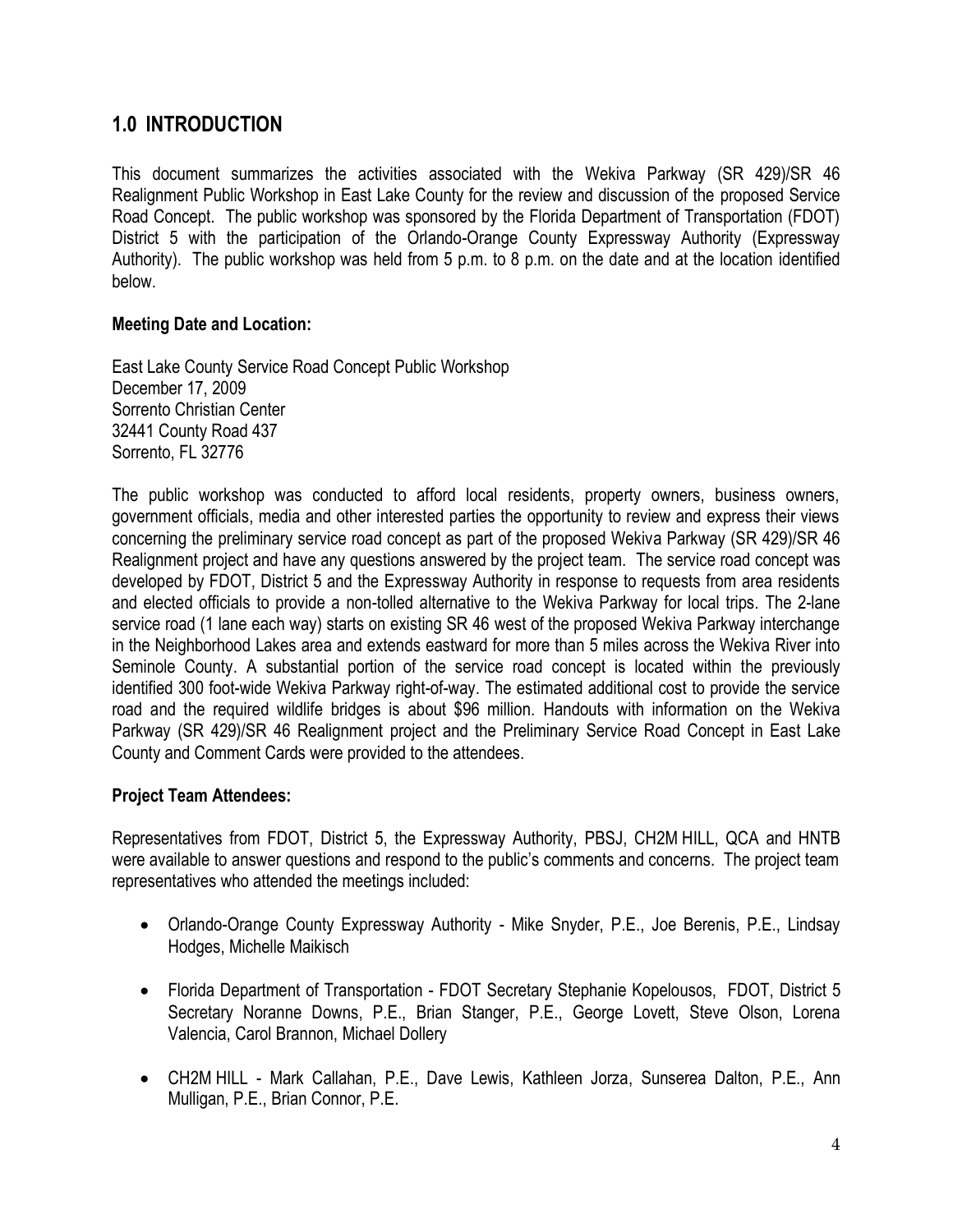- PBSJ Massoud Moradi, P.E., Keith Jackson, P.E.
- Quest Corporation of America (QCA) Public Information Brian Hutchings, Karen Kersey, Megan **Olivera**
- HNTB Josiah Banet, P.E.

# **2.0 PUBLIC NOTIFICATION**

A total of 2,554 public meeting invitations were sent to business owners, residents, government officials, and other interested parties in and around the proposed East Lake County Service Road Concept corridor. The public workshop invitation included details about the public workshop and also included a project map of the service road concept. Invitations were also sent to all elected officials in the project area. Copies of the invitations are included in Appendix A.

A breakdown of the recipient list is provided in Table 1.

| <b>Recipient</b>                                 | Number of         | <b>Invitation Sent</b> |
|--------------------------------------------------|-------------------|------------------------|
|                                                  | <b>Recipients</b> |                        |
| <b>Elected/Appointed Officials</b>               | 72                | December 2, 2009       |
| East Lake County Property Owners                 | 2,374             | December 2, 2009       |
| <b>Email Notifications to Wekiva River Basin</b> | 19                | December 3, 2009       |
| <b>Commission members</b>                        |                   |                        |
| <b>Email Notifications to Environmental</b>      | 21                | December 3, 2009       |
| <b>Advisory Commission members</b>               |                   |                        |
| <b>Email Notifications to Project Advisory</b>   | 26                | December 3, 2009       |
| Group members                                    |                   |                        |
| Door-to-door distribution of invitation letter   | 42                | December 10, 2009      |
| Total                                            | 2,554             |                        |

#### **Table 1. Public Workshop Invitation Summary**

# **3.0 MEDIA NOTIFICATION**

Legal advertisements were prepared and submitted to local print media outlets prior to the public workshop. Advertisements were run in English and Spanish. A list of the media outlets and advertisement run dates are shown in Table 2.

| <b>Media Outlet</b> | <b>Run Date</b>   |  |
|---------------------|-------------------|--|
| Orlando Sentinel    | December 11, 2009 |  |
| El Sentinel         | December 12, 2009 |  |
| La Prensa           | December 12, 2009 |  |
| Apopka Chief        | December 11, 2009 |  |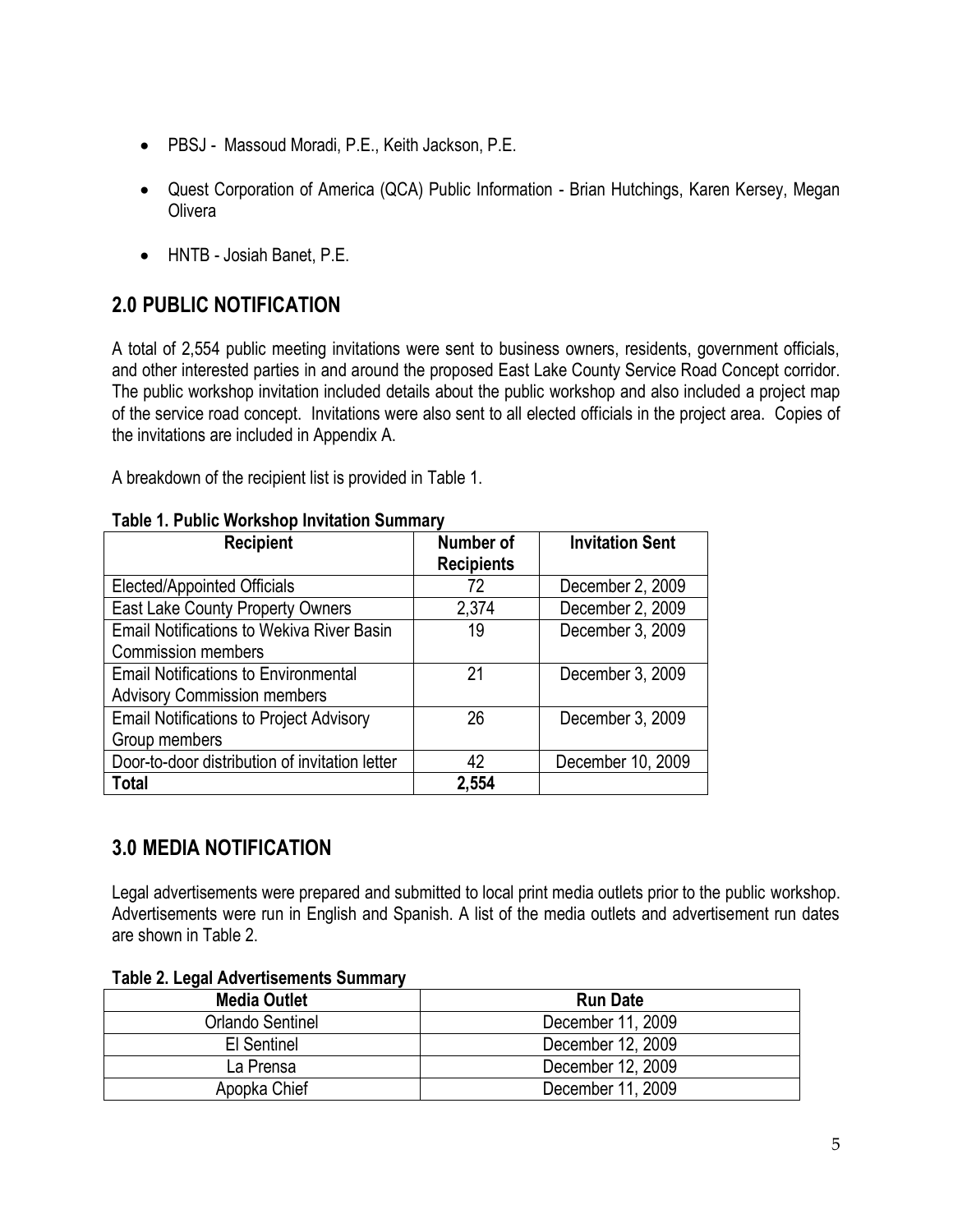Media releases were e-mailed or faxed to local media outlets on December 10, 2009 as described in Table 3. Copies of legal advertisements and media releases can be found in Appendix B.

| <b>Outlet</b>                  | <b>Contact Method</b> | <b>Attended Meeting</b> |
|--------------------------------|-----------------------|-------------------------|
| <b>RADIO</b>                   |                       |                         |
| <b>K92 FM</b>                  | E-mail                | No                      |
| <b>WLOQ</b>                    | E-mail                | <b>No</b>               |
| WDBO 580 AM                    | E-mail                | No                      |
| <b>WMMO 98.9 FM</b>            | E-mail                | No                      |
| <b>WTKS 104.1 FM</b>           | E-mail                | No                      |
| <b>WJRR 101.1 FM</b>           | E-mail                | <b>No</b>               |
| <b>WHTQ 96.5 FM</b>            | E-mail                | No                      |
| <b>WOMX 105.1</b>              | E-mail                | <b>No</b>               |
| La Nueva 98.1                  | E-mail                | No                      |
| WFLA 540AM                     | E-mail                | <b>No</b>               |
| <b>WMFE 90.7</b>               | E-mail                | No                      |
| <b>TELEVISION</b>              |                       |                         |
| Fox 35 WOFL                    | E-mail                | <b>No</b>               |
| WB18 WKCF                      | E-mail                | N <sub>o</sub>          |
| WESH TV 2 NBC                  | E-mail                | No                      |
| <b>WFTV Channel 9 ABC</b>      | E-mail                | <b>No</b>               |
| WKMG - TV 6 CBS                | E-mail                | No                      |
| <b>WMFE Channel 24</b>         | E-mail                | <b>No</b>               |
| <b>Central Florida News 13</b> | E-mail                | No                      |
| Channel 40 Telemundo           | E-mail                | No                      |
| WRBW UPN - Channel 65          | E-mail                | No                      |
| <b>PRINT</b>                   |                       |                         |
| <b>Orlando Sentinel</b>        | E-mail                | Yes                     |
| La Prensa                      | E-mail                | No                      |
| Apopka Chief/Planter           | E-mail                | N <sub>o</sub>          |

#### **Table 3. Media Notification Summary**

# **4.0 AT THE PUBLIC WORKSHOP**

A total of 198 people attended the public workshop on the preliminary service road concept held for the Wekiva Parkway (SR 429)/SR 46 Realignment PD&E Study (excluding project team members).

### **Meeting Format:**

The meeting was conducted in an open house format. Two identical sets of display boards were set up around the perimeter of the room. The boards included the service road concept, the overall proposed build alternative, typical sections and other project information. Meeting attendees were greeted by receptionists and asked to sign in. The sign-in sheets can be found in Appendix C. Project team representatives assisted attendees and the media by answering questions and addressing concerns about the preliminary service road concept. A Spanish interpreter was available at the workshop to assist in translation, if needed.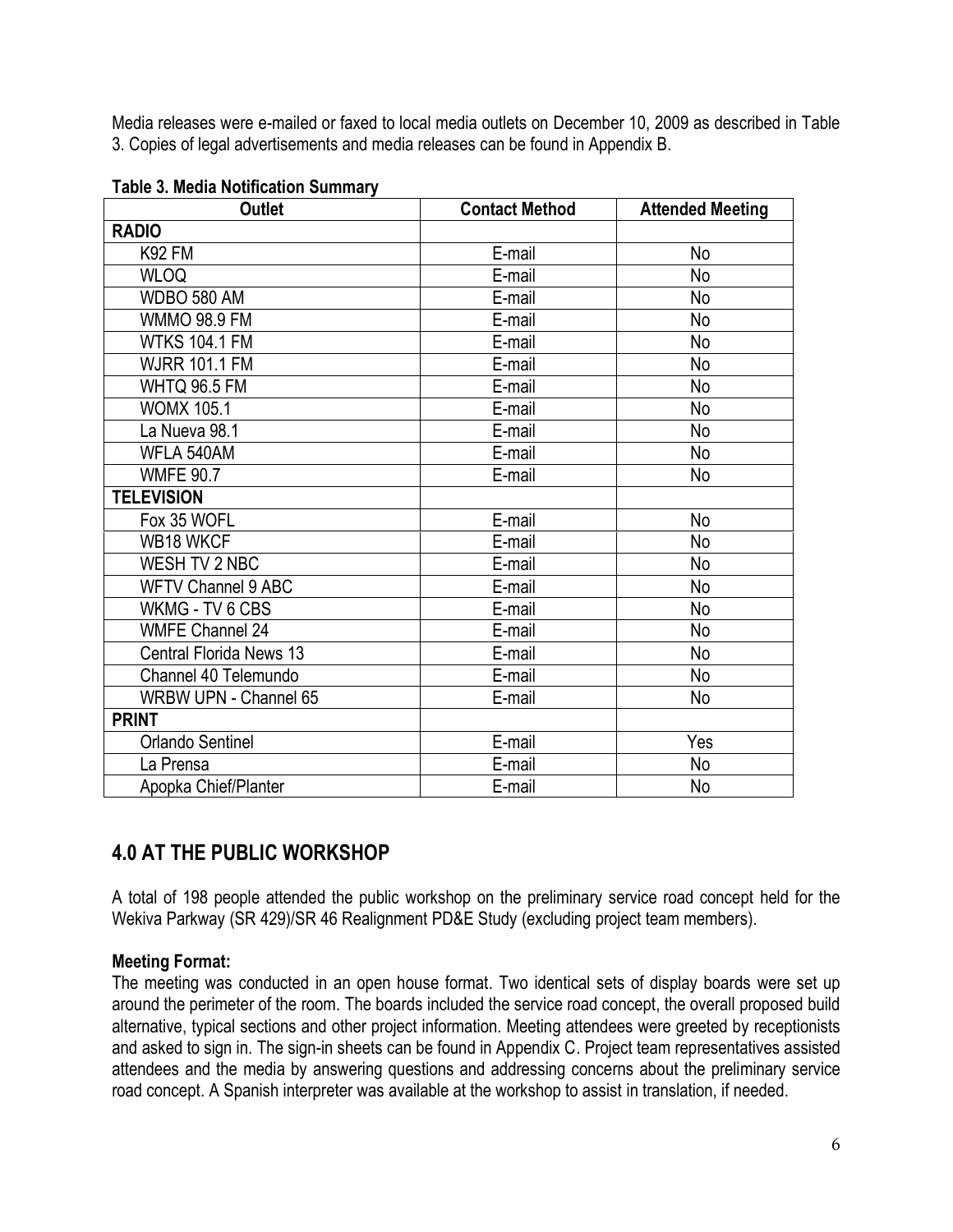### **Handouts and Comment Forms:**

Handouts were available at the receptionist table at the entrance of the facility. Handouts included a flyer with information on the proposed service road concept as well as Comment Cards. Drop boxes were provided at the workshop to collect comments. The comment cards contained the fax number, email and mailing addresses to receive comments submitted after the public workshop. See Appendix D for copies of meeting handouts.

### **Parking and Signage:**

Ample parking was available to accommodate all of the meeting attendees, including the disabled. Signs were placed at major intersections and side roads around the public workshop location directing participants to parking and to the workshop facility.

### **Displays:**

Two sets of the following display boards were set up on easels around the perimeter of the meeting facility:

- 1. Service Road Concept Part A
- 2. Service Road Concept Part B
- 3. Service Road Concept Part C
- 4. Service Road Concept Part D
- 5. Service Road Concept 600 scale
- 6. Overall Wekiva Parkway (SR 429)/SR 46 Realignment Preferred Alternative
- 7. Current East Lake County Preferred Alternative
- 8. Wekiva Parkway (SR 429) Mainline/Service Road Typical Section
- 9. Traffic 2032 AADT and Level of Service
- 10. Traffic 2032 PM Peak Hour Volumes and Level of Service
- 11. PD&E Study Schedule

Copies of the graphics displayed on these boards (in 11"x17" format) are provided in Appendix E.

# **5.0 SUMMARY OF COMMENTS RECEIVED**

A total of 33 completed comment cards were submitted at the workshops or by the conclusion of the January 4, 2010 comment period deadline. Figure 1 shows a general overview of the comments received from the Wekiva Parkway PD&E Study Service Road Concept Public Workshop. Of those, 11 were opposed to the Wekiva Parkway Project, 8 were in favor of the service road proposal and 11 requested copies of maps or other meeting materials. Of those opposed, 7 stated that they wanted SR 46 to remain open while others were concerned about impacts to property value and loss of revenue for businesses along SR 46. A pie chart analysis of these preferences is shown below. "Misc" represents comments that did not fit into a category. Copies of the completed comment cards are provided in Appendix F.